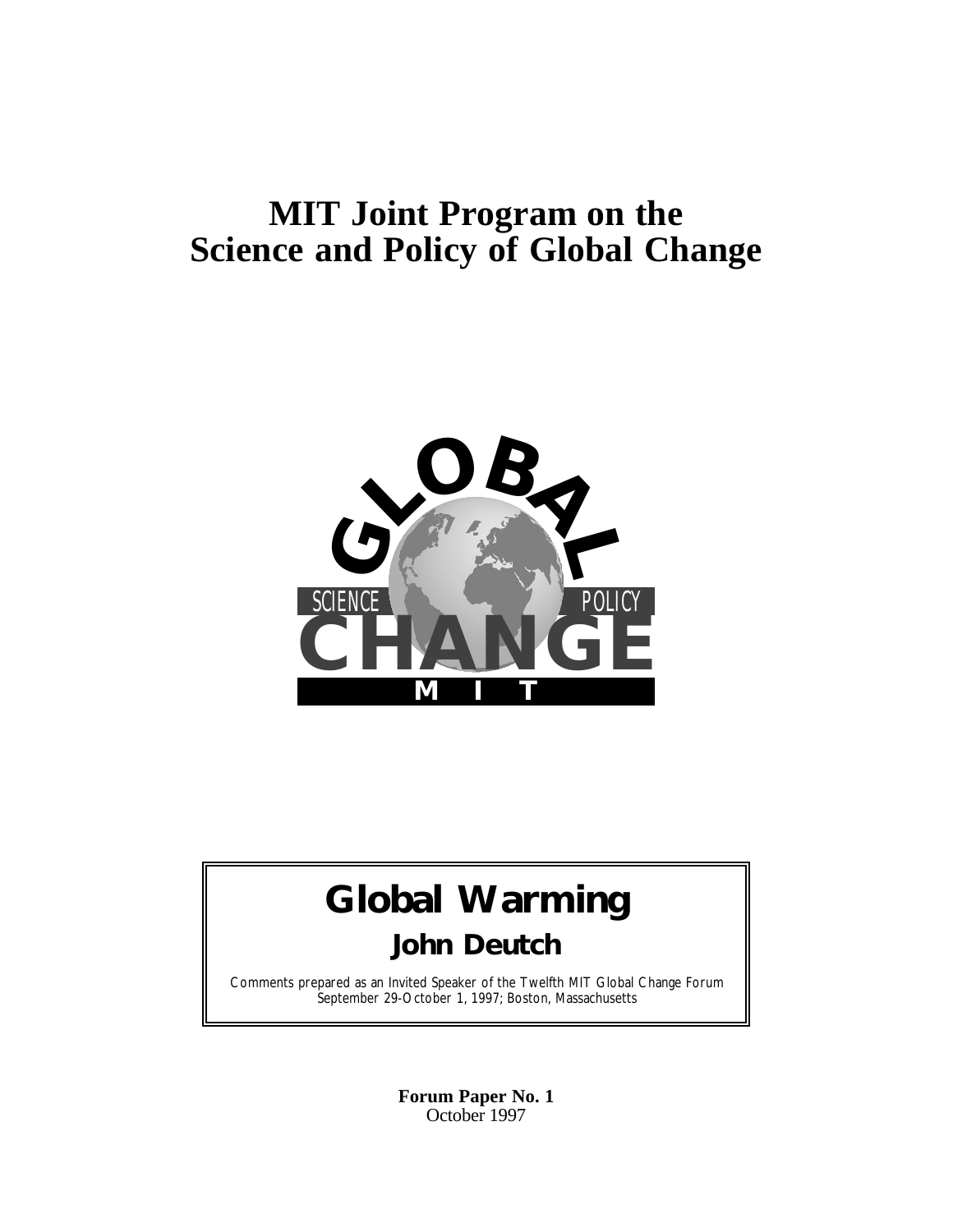This **Forum Paper** is the first in a new series which will provide a means for the views of MIT Global Change Forum participants to reach a broader audience. The views expressed in this series are those of the author. Research results from the MIT Joint Program on the Science and Policy of Global Change are published in a separate Report Series.

The MIT Joint Program on the Science and Policy of Global Change is an organization for research, independent policy analysis, and public education in global environmental change. It seeks to provide leadership in understanding scientific, economic, and ecological aspects of this difficult issue, and combining them into policy assessments that serve the needs of ongoing national and international discussions. To this end, the Program brings together an interdisciplinary group from two established research centers at MIT: the Center for Global Change Science (CGCS) and the Center for Energy and Environmental Policy Research (CEEPR). These two centers bridge many key areas of the needed intellectual work, and additional essential areas are covered by other MIT departments, by collaboration with the Ecosystems Center of the Marine Biology Laboratory (MBL) at Woods Hole, and by short- and long-term visitors to the Program. The Program involves sponsorship and active participation by industry, government, and non-profit organizations.

Henry D. Jacoby and Ronald G. Prinn, *Program Co-Directors*

For more information, contact the Program office:

| MIT Joint Program on the Science and Policy of Global Change |                                                                                                                                           |
|--------------------------------------------------------------|-------------------------------------------------------------------------------------------------------------------------------------------|
|                                                              | Postal Address: 77 Massachusetts Avenue<br>MIT E40-271<br>Cambridge, MA 02139-4307 (USA)                                                  |
|                                                              | Location: One Amherst Street, Cambridge<br>Building E40, Room 271<br>Massachusetts Institute of Technology                                |
|                                                              | Access: Telephone: (617) 253-7492<br>Fax: (617) 253-9845<br>E-mail: globalchange@mit.edu<br>Web site: http://web.mit.edu/globalchange/www |

*Printed on recycled paper*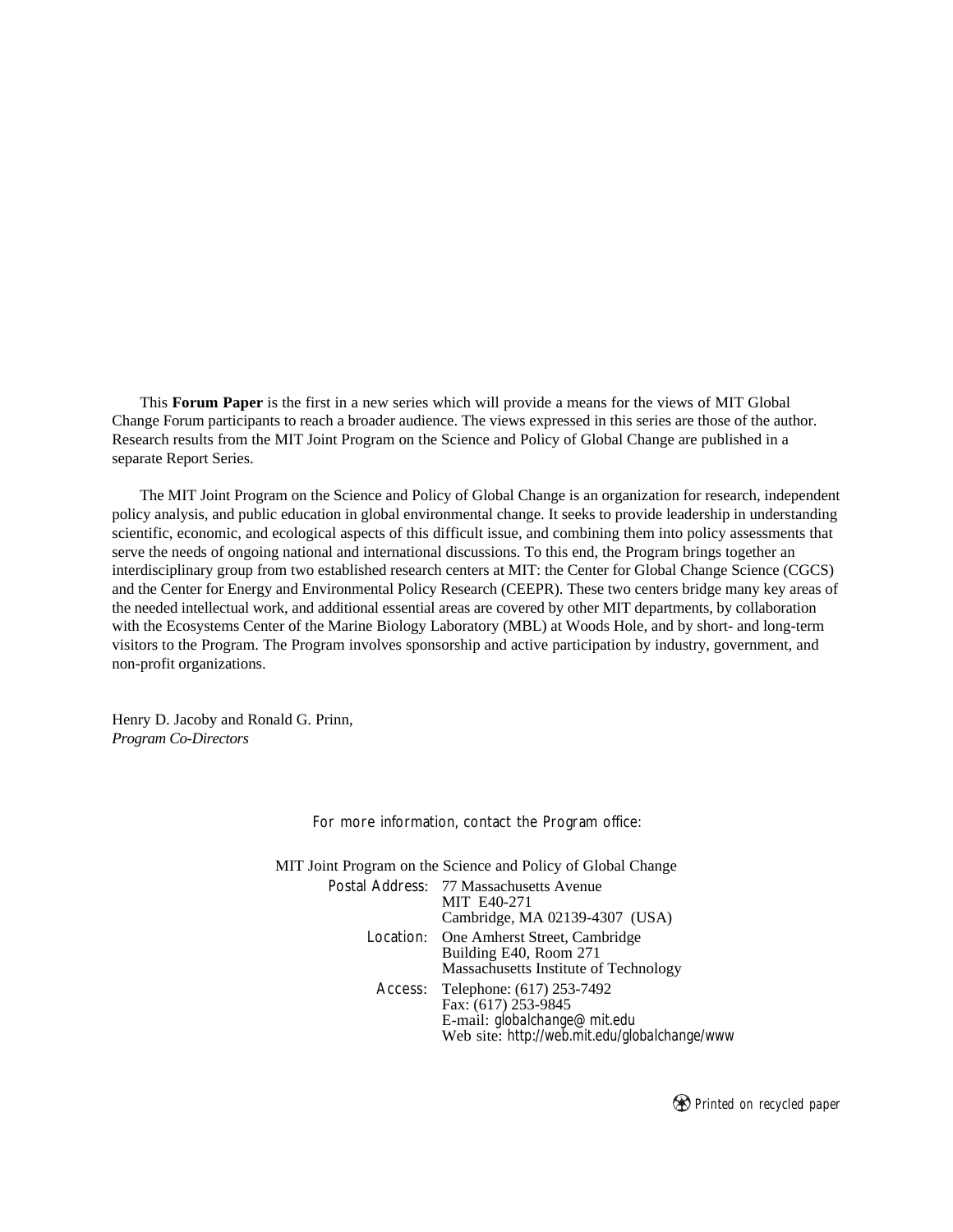## **Global Warming**

John Deutch**†**

Comments prepared as an Invited Speaker of the Twelfth MIT Global Change Forum September 29-October 1, 1997; Boston, Massachusetts

I believe that what we know now about global warming justifies imposition of a modest tax on carbon emissions by the U.S. and other developed nations. This is a first step toward assuring that future generations will not find the concentration of atmospheric gases increased so much that it cannot be practically reversed before changes in the Earth's climate cause calamitous damage.

Gases in the atmosphere create a natural "greenhouse effect." Atmospheric greenhouse gases permit shorter wavelength sunlight to pass through to hit the earth, while absorbing longer wavelength infrared radiation radiated from the earth to space. Since the industrial revolution, human activity has increased the concentration of carbon dioxide by about 35%, principally through the burning of fossil fuels—coal, oil, and natural gas—in power plants, motor vehicles, and industrial facilities. The weight of informed scientific opinion is that the Earth's average temperature will increase by about 2 to 6.5 ˚F by the year 2100. If this anthropogenic effect turns out to be at the upper end of this range, the resulting increase in temperature will cause significant climate change around the globe.

However, there are considerable uncertainties concerning the "greenhouse effect": (1) the magnitude and timing of the temperature elevations in response to differing emission patterns; (2) the role of human influence relative to natural variability in the trend of increasing greenhouse gas emissions; (3) the regional pattern of climate change that is caused by the warming (it is likely to be greatest at higher latitudes and the poles); (4) the ability of ecosystems to adapt to the changed climate patterns; and (5) the costs of alternative policies to slow the pace of the anticipated global warming or to ameliorate its adverse social, environmental, and economic effects (if and when it occurs), for example, by protecting coastal areas threatened by flooding from higher sea levels.

Effective action requires the concerted effort of all nations and involves significant economic costs. There exists no compelling political or economic rationale for allocating these costs among nations, for example, between developed nations whose past emissions have contributed the major portion of today's atmospheric burden, and developing nations such as China, India, Brazil, Mexico, and Indonesia, whose anticipated future economic growth and energy use will account for the bulk of growth in emissions.

Adjustments to more energy efficient and lower emitting means of production, for example, a shift away from electricity generated from coal, will have major economic impact, at least during a transition period. Not surprisingly, this prospective economic dislocation has prompted opposition from a broad industry coalition. As result, a July 25, 1997 U.S. Senate resolution (S. Res. 98) sponsored by Senators Byrd and Hagel, warns: No treaty would be ratified (1) that had a serious economic impact on the U.S.; (2) unless all countries (developed and developing) make commitments (not necessarily identical for all parties) for greenhouse gas reductions. Therefore, Congress will want to consider implementing measures before ratifying a treaty.

In December 1997, in Kyoto, as a party to the 1992 Framework Convention on Climate Change, the United States is committed to enter into negotiations intended to culminate in a treaty

 $\overline{a}$ 

<sup>†</sup> Institute Professor, Department of Chemistry, Massachusetts Institute of Technology, Cambridge, Massachusetts 02139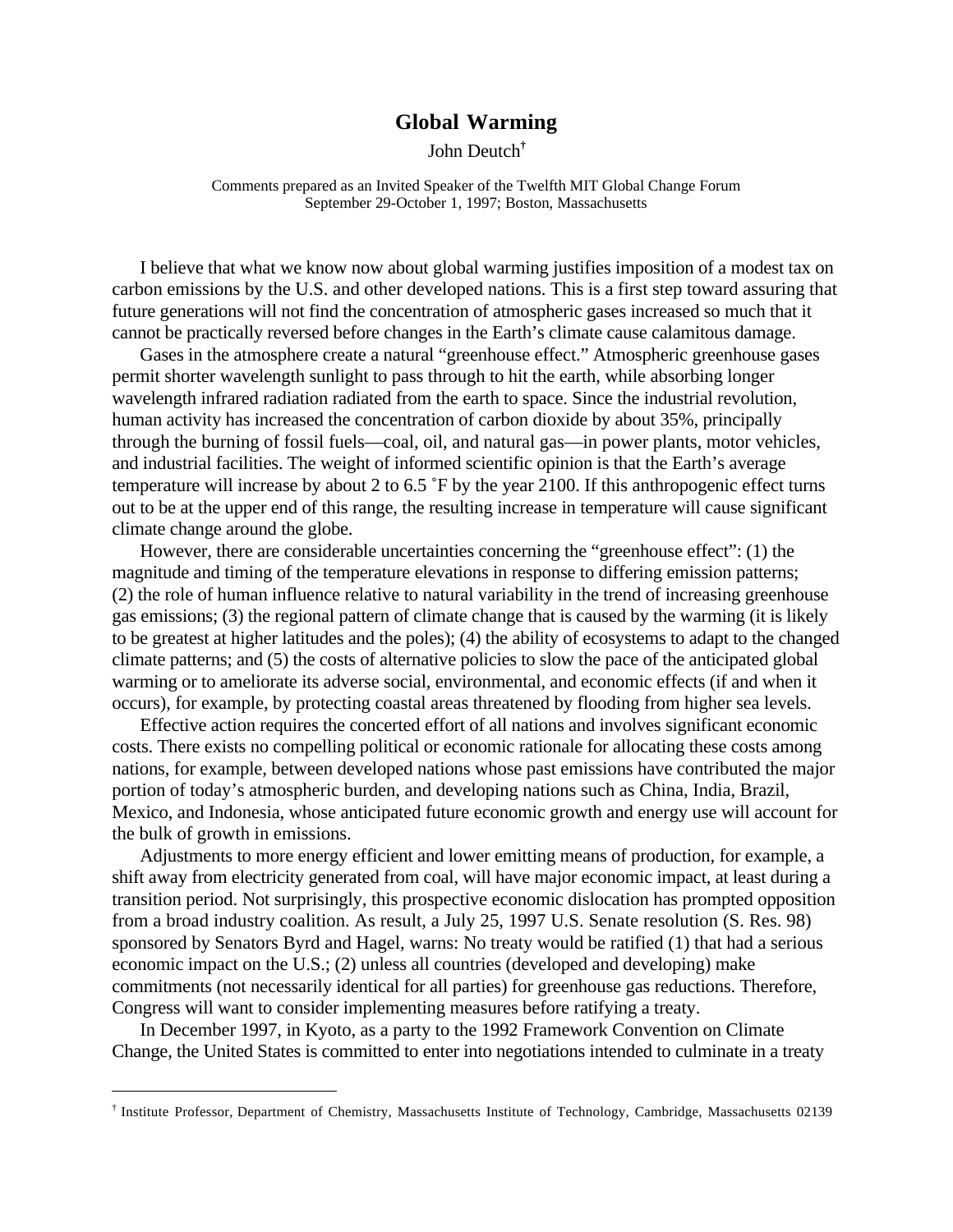setting legally binding targets and a timetable for the reduction of greenhouse gas emissions. In these negotiations, the U.S. appears to have accepted two conditions adopted in Berlin in 1995 by Parties to the Framework Convention on Climate Change: First, quantitative emission limits will, at least initially, be applied only to developed nations and those developing nations who voluntarily agree to adhere. Second, the limits will specify that developed nations reduce emissions to 1990 levels at a yet to be determined future time, such as 2005 or 2010.

The U.S. stresses the importance of maintaining flexibility in how each nation reaches its target, and shows great interest in allowing international trading of unused emission amounts within the permitted level. There is also considerable interest in the concept of "joint implementation," where developed countries would obtain credits for investments in energy efficient and emission avoiding technologies in developing countries. These credits would permit developing countries to achieve industrial activity and economic growth with lower emissions than would otherwise be the case. Tradable international permits and "joint implementation" recognize the reality that the most attractive opportunities for cost/effective reduction of greenhouse gases are in the less-developed world. These measures are a sound theoretical way to achieve efficient allocation of desired emission reductions.

The official U.S. position is a response in part to successful diplomatic pressure from Europe. European nations advocate adoption of targets below 1990 levels. Because of the collapse of industrial activity in Eastern Germany, the Soviet Union, and other Eastern European countries since the end of the Cold War, adoption of a 1990 baseline provides a windfall to Germany, Russia and other countries by awarding them excess permitted emission levels. Thus, a 1990 baseline benefits the European Community and Russia relative to the U.S., especially as compared to the adoption of a 1997 baseline. It is also worth noting that "joint implementation" would likely result in large capital transfers to China, which is already running a huge trade surplus with the U.S.

Developing nations strongly believe they should not bear economic costs associated with reducing greenhouse emissions they did not create. In my opinion, the absence of adherence of the major developing nations to the proposed Convention makes the adoption of any target levels by developed countries unacceptable, even as a starting point for a lengthy process of evolution of international measures to meet the global climate threat. Developing nations are simply not going to agree to any constraints at present. Even if they did agree, there is little prospect many of these countries would or could enforce emission constraints. We cannot wait for significant narrowing of the national income gap between developed and developing nations to gain their commitment; for by that time, these nations will be emitting more greenhouse gases than today's developed countries. Without global adherence, international tradable permits and joint implementation are unlikely to slow global emission growth, and there will be increased incentives for energy intensive industries to shift to unconstrained countries.

There is a big difference between agreeing to target emissions in principle at an international conference and designing and adopting a practical target emission system for the U.S. (or other countries). This is not technically easy. Nor will it prove to be politically easy, because the public is being asked to make economic sacrifices today for uncertain collective benefit in the distant future.

I suggest an alternative approach for the U.S.:

First, the Administration places too much emphasis on reaching international agreement and pays too little attention to achieving the domestic consensus required for an effective control regime. The U.S. public does not now accept that global warming is a potentially significant